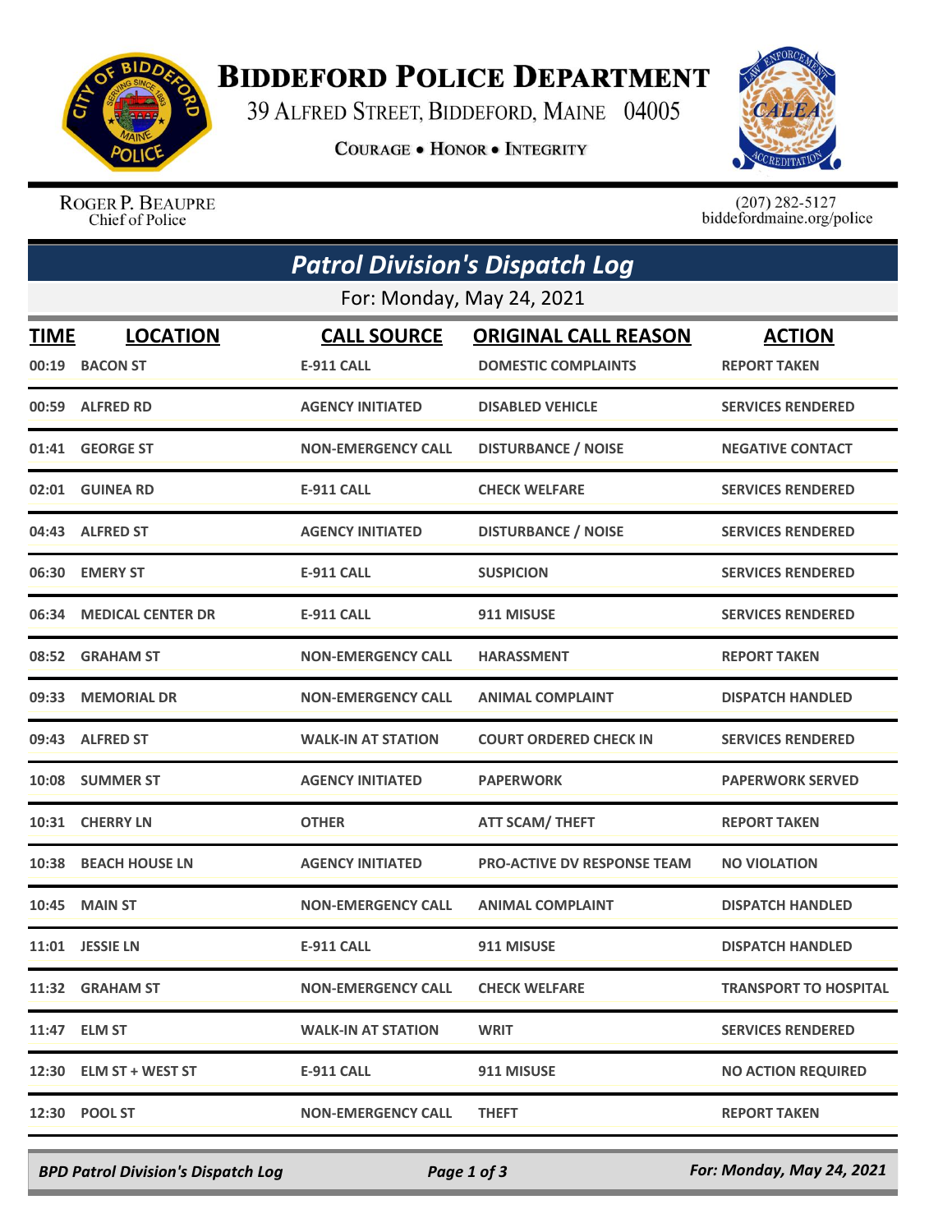| <b>TIME</b> | <b>LOCATION</b>           | <b>CALL SOURCE</b>        | <b>ORIGINAL CALL REASON</b>        | <b>ACTION</b>                |
|-------------|---------------------------|---------------------------|------------------------------------|------------------------------|
|             | 13:17 MAIN ST             | <b>E-911 CALL</b>         | 911 MISUSE                         | <b>NEGATIVE CONTACT</b>      |
|             | 13:20 ELM ST              | <b>WALK-IN AT STATION</b> | <b>BURGLARY</b>                    | <b>REPORT TAKEN</b>          |
|             | 13:50 GRAHAM ST           | <b>E-911 CALL</b>         | 911 MISUSE                         | <b>SERVICES RENDERED</b>     |
|             | 14:42 ELM ST              | <b>WALK-IN AT STATION</b> | <b>ARTICLES LOST/FOUND</b>         | <b>REPORT TAKEN</b>          |
|             | 15:02 HARDING ST          | <b>NON-EMERGENCY CALL</b> | <b>CHECK WELFARE</b>               | <b>TRANSPORT TO HOSPITAL</b> |
|             | 15:18 CLEAVES ST          | <b>NON-EMERGENCY CALL</b> | <b>CRIMINAL MISCHIEF</b>           | <b>REPORT TAKEN</b>          |
| 15:18       | <b>BEACON AVE</b>         | <b>NON-EMERGENCY CALL</b> | <b>CHECK WELFARE</b>               | <b>SERVICES RENDERED</b>     |
|             | 15:22 ALFRED ST           | <b>AGENCY INITIATED</b>   | <b>ASSIST CITIZEN</b>              | <b>CALL TRANSFERRED</b>      |
| 15:50       | <b>ELM ST</b>             | <b>WALK-IN AT STATION</b> | <b>PAPERWORK</b>                   | <b>SERVICES RENDERED</b>     |
|             | 15:50 PROSPECT ST         | <b>NON-EMERGENCY CALL</b> | <b>SEX OFFENDER COMPLIANCE CHK</b> | <b>NEGATIVE CONTACT</b>      |
|             | <b>16:00 WESTMORE AVE</b> | <b>AGENCY INITIATED</b>   | <b>SEX OFFENDER COMPLIANCE CHK</b> | <b>NO VIOLATION</b>          |
|             | 16:10 ELM ST              | <b>AGENCY INITIATED</b>   | <b>SEX OFFENDER COMPLIANCE CHK</b> | <b>NO VIOLATION</b>          |
|             | 16:15 ALFRED ST           | <b>NON-EMERGENCY CALL</b> | <b>ROAD HAZARD</b>                 | <b>REFERRED OTHER AGENCY</b> |
|             | 16:22 CLEAVES ST          | <b>NON-EMERGENCY CALL</b> | <b>SUSPICION</b>                   | <b>SERVICES RENDERED</b>     |
|             | 16:24 OAK ST              | <b>AGENCY INITIATED</b>   | <b>SEX OFFENDER COMPLIANCE CHK</b> | <b>NO VIOLATION</b>          |
|             | 16:31 ALFRED ST           | <b>AGENCY INITIATED</b>   | <b>TRAFFIC OFFENSES</b>            | <b>WARNING ISSUED</b>        |
|             | 16:45 SOUTH ST + GREEN ST | <b>NON-EMERGENCY CALL</b> | <b>PARKING COMPLAINT</b>           | <b>NEGATIVE CONTACT</b>      |
|             | 16:49 SOUTH ST            | E-911 CALL                | 911 MISUSE                         | <b>NEGATIVE CONTACT</b>      |
|             | 17:11 ALFRED ST           | <b>NON-EMERGENCY CALL</b> | <b>BURGLARY OF A MOTOR VEHICLE</b> | <b>REPORT TAKEN</b>          |
|             | 17:17 ELM ST              | <b>NON-EMERGENCY CALL</b> | <b>ANIMAL COMPLAINT</b>            | <b>NEGATIVE CONTACT</b>      |
|             | 17:27 HIGH ST             | <b>NON-EMERGENCY CALL</b> | <b>THEFT</b>                       | <b>REPORT TAKEN</b>          |
|             | 17:40 ELM ST              | <b>AGENCY INITIATED</b>   | <b>PAPERWORK</b>                   | <b>PAPERWORK SERVED</b>      |
|             | 17:41 ALFRED ST           | <b>NON-EMERGENCY CALL</b> | <b>JUVENILE OFFENSES</b>           | <b>SERVICES RENDERED</b>     |
|             | 18:33 POOL ST             | <b>NON-EMERGENCY CALL</b> | <b>CRIMINAL MISCHIEF</b>           | <b>REPORT TAKEN</b>          |
|             | 18:34 PROSPECT ST         | <b>NON-EMERGENCY CALL</b> | <b>ASSIST CITIZEN</b>              | <b>SERVICES RENDERED</b>     |
|             | 20:15 ALFRED ST           | <b>NON-EMERGENCY CALL</b> | <b>COURT ORDERED CHECK IN</b>      | <b>SERVICES RENDERED</b>     |
|             |                           |                           |                                    |                              |

*BPD Patrol Division's Dispatch Log Page 2 of 3 For: Monday, May 24, 2021*